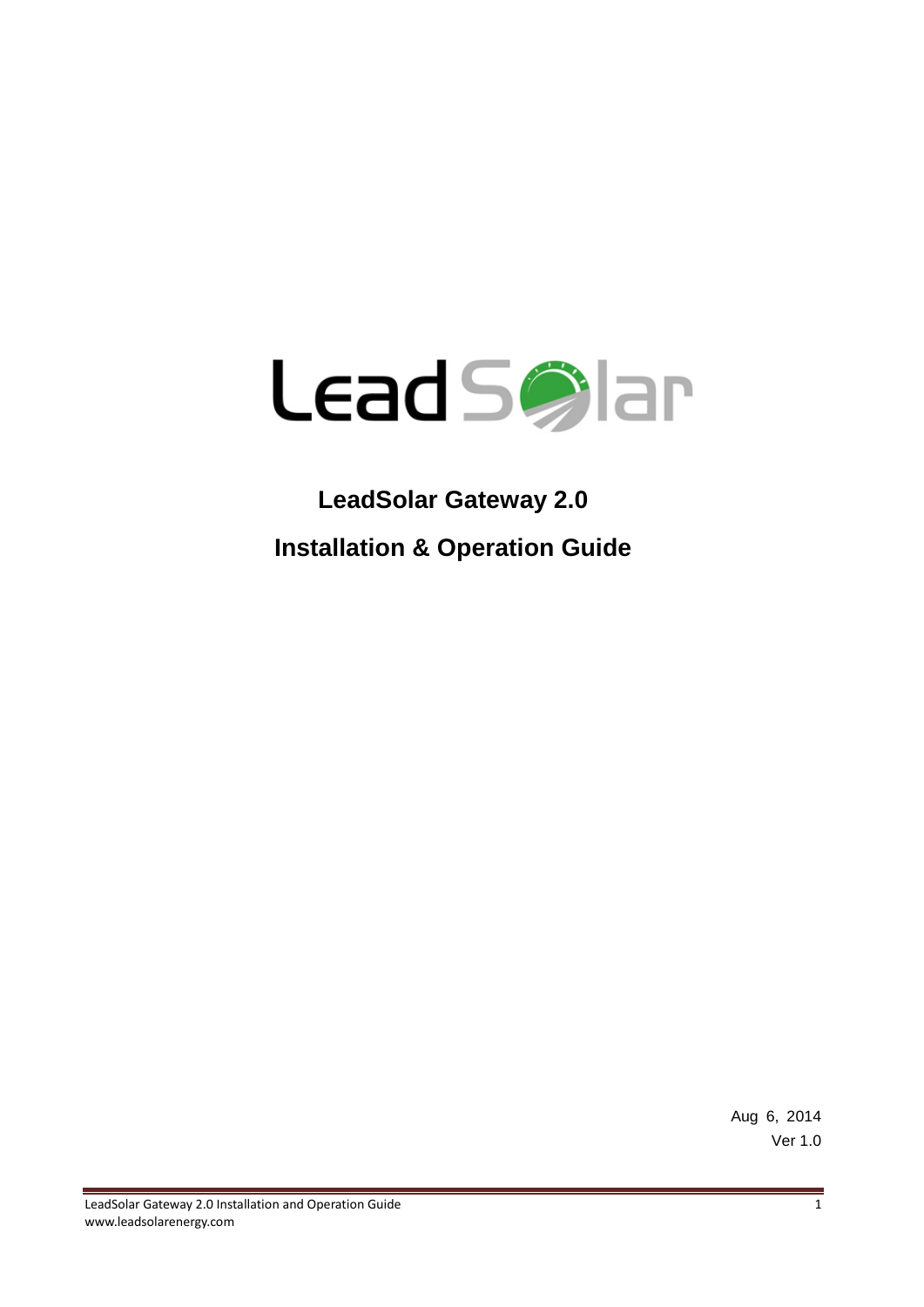Contact Information

### **LeadSolar Energy Co, Ltd.**

Room 402, Building A1, 228# Linghu Ave, Wuxi, Jiangsu, China, 214135 Tel: +86 510 81817488 Fax: +86 510 81817475 info@leadsolarenergy.com www.leadsolarenergy.com



All information, specifications and illustrations in this manual are those in effect at the time of printing. LeadSolar Energy reserves the right to change specifications or design at any time without notice.

For latest information about our products, please go to www.leadsolarenergy.com All trademarks are recognized as the property of their respective owners.

Copyright © 2014 LeadSolar Energy. All rights reserved.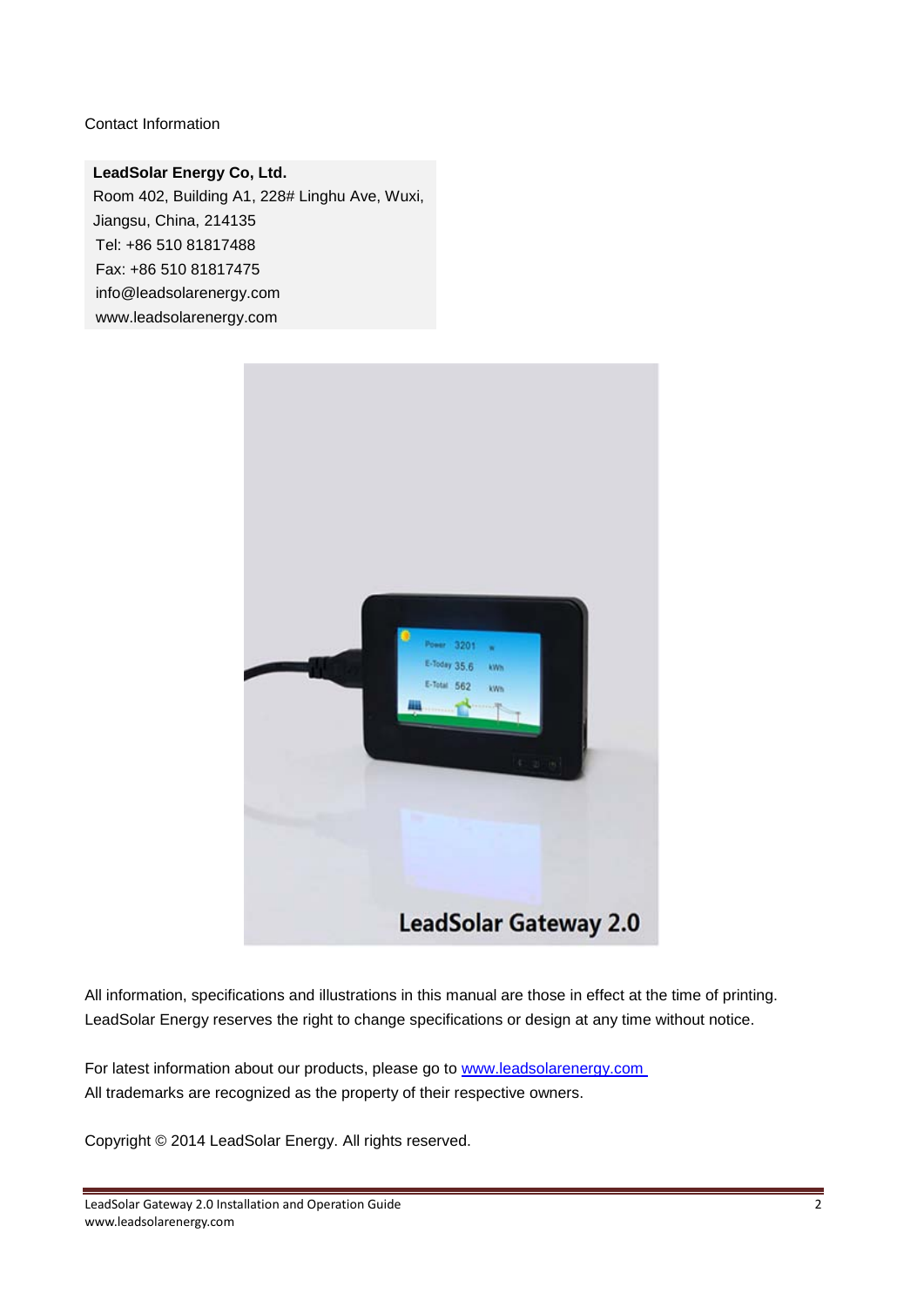## Contents

| $\mathbf 1$<br>2.<br>3. |  |
|-------------------------|--|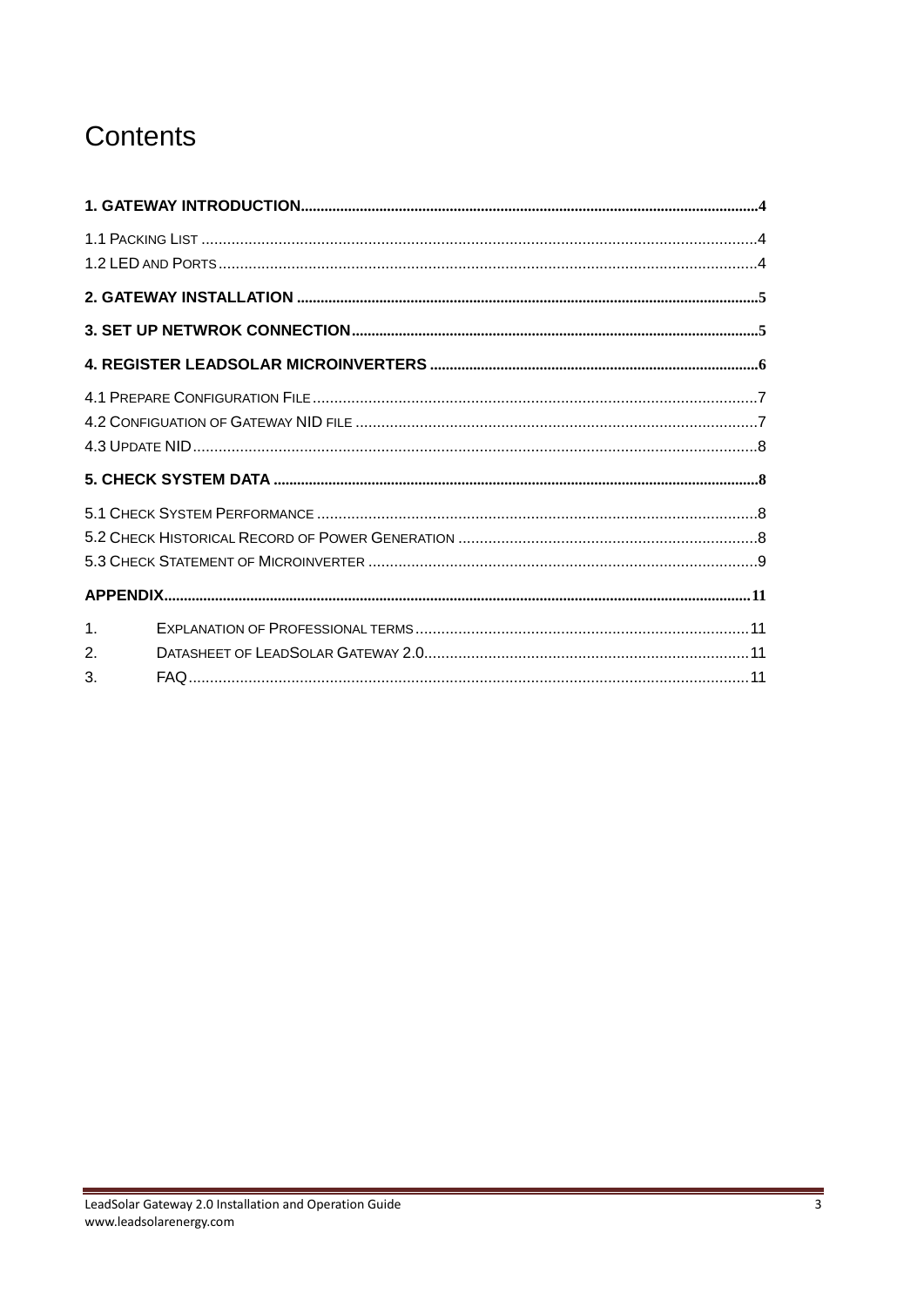## <span id="page-3-0"></span>**1. Gateway Introduction**

#### Thank you for purchasing LeadSolar Gateway 2.0!

LeadSolar Gateway 2.0 is a type of enhanced gateway, which is designed for communicating with LeadSolar LS series microinverters. It is a wireless router, which hardware is based on the world's top chipset MTK chipset, and it supports IEEE 802.11b/g/n. It can connect with your wireless network at home quickly and it will forward data from microinverters to LeadSolar Monitoring Platform through the Internet.

## <span id="page-3-1"></span>**1.1 Packing List**

Please check all goods in the box according to the following list:

- 1 X LeadSolar Gateway 2.0
- 1 X AC Power Plug
- 1 X Micro-SD Card

Please contact with the installer or LeadSolar Energy, if you find there is missing good or damaged good in the above list.

## <span id="page-3-2"></span>**1.2 LED and Ports**



| <b>LED</b> | <b>State</b>     | <b>Note</b>                                                                                              |  |
|------------|------------------|----------------------------------------------------------------------------------------------------------|--|
| 1          | flashing         | The gateway is communicating with microinverters via power line.                                         |  |
| 2          | flashing         | The network port is working properly.                                                                    |  |
| 3          | continuous light | The power supply is working properly.                                                                    |  |
| 4          |                  | It is RJ45 port, which is used to be connected with router by a cable.                                   |  |
| 5          |                  | It is the system reset button. After you pressing this button for 1<br>second, the gateway will restart. |  |
| 6          |                  | It is power line service button.                                                                         |  |
| 7          |                  | It is a port for inserting a Micro-SD card. Please use the Micro-SD in<br>the packing box.               |  |
| 8          |                  | It is AC power input port. Please use the standard AC power plug in<br>the packing box.                  |  |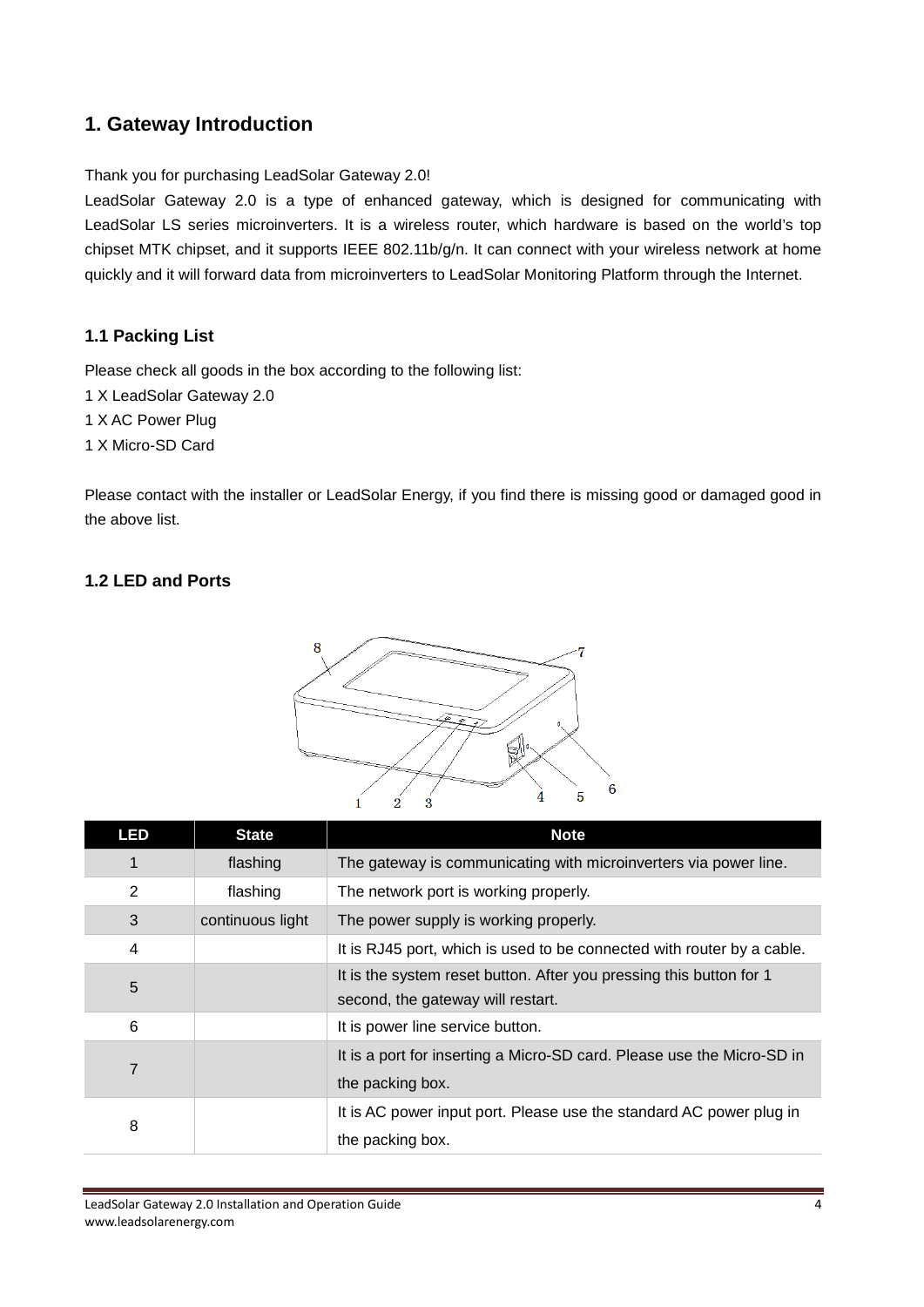## <span id="page-4-0"></span>**2. Gateway Installation**

- Please use the AC power plug in the packing box to connect with the gateway.
- Plug the gateway to the plug on the wall. The gateway should be the same phase with microinverters.
- Use a cable to connect the gateway with your router. You also can use wireless connection.



If you do not use the standard AC power plug in the packing box, it maybe cause damage to the gateway.



## <span id="page-4-1"></span>**3. Set up Netwrok Connection**

- Download the configuration tool (creatconfigfile.exe) from LeadSolar website: [www.leadsolarenergy.com](http://www.leadsolarenergy.com/)
- We suggest it is used with Windows 7. If you are using Windows XP, please download and install Microsoft.net framework suite.
- Active the configuration tool

| x<br>$\qquad \qquad \Box$<br>⊐  |
|---------------------------------|
| Input Password                  |
| Input Server Port<br>8080<br>nк |
|                                 |

• Input SSID and password of your wireless router

| Input SSID Name |  |
|-----------------|--|
|                 |  |
|                 |  |
| Input Password  |  |
|                 |  |
|                 |  |

• Input server IP and server port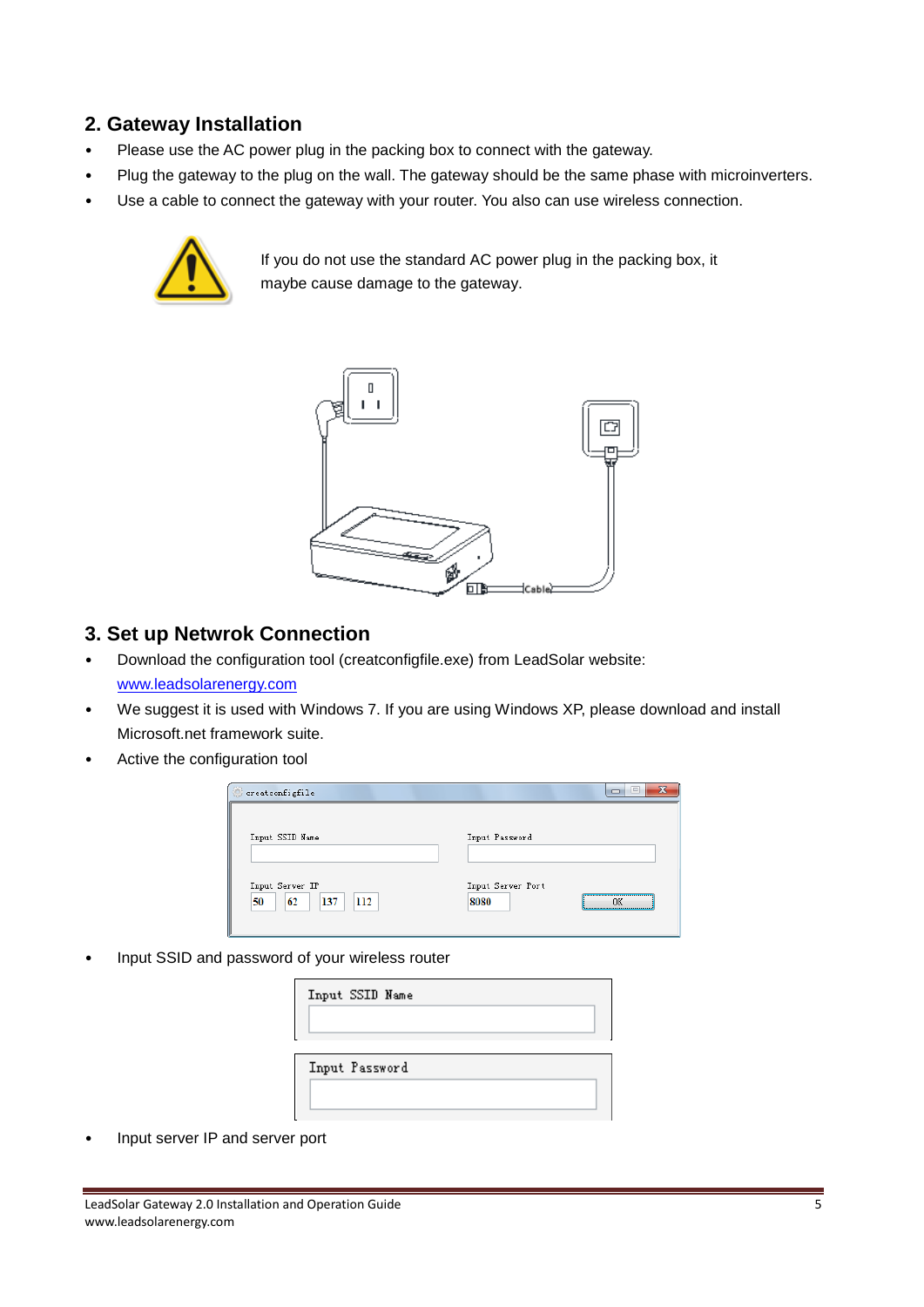

Press "OK" button

Except special cases, you do not need to change the default server IP and server port.

| Input Server IP |     | Input Server Port |
|-----------------|-----|-------------------|
|                 | 137 | 8080              |



• If following dialog box appears, that means there is another network configuration file exists. If you want to cover the previous one, you can press (Y) button. If you do not want to cover the previous file, you can press (N) button.



Then you can find that there is following files appear.

| network, conf | 1 KB |  |
|---------------|------|--|
| server, conf  | 1 KB |  |
| wifif.conf    | 1 KB |  |
| wifin.conf    | 1 KB |  |

• Copy the above files into the Micro-SD card

| File         | Size |
|--------------|------|
| server, conf | 1 KB |
| wifif.conf   | 1 KB |
| wifin.conf   | 1 KB |
| wifip.conf   | - KB |

- Insert the Micro-SD card into the gateway
- Plug the gateway on the power supply socket

## <span id="page-5-0"></span>**4. Register LeadSolar Microinverters**

LeadSolar Gateway 2.0 supports local monitoring without Internet connection. The screen of the gateway shows power generation and some diagrams. You need to register microinverters on the gateway first.

If you want to monitor your system on line, please refer to the web monitoring manual. You can download it from LeadSolar web site:

[www.leadsolarenergy.com](http://www.leadsolarenergy.com/)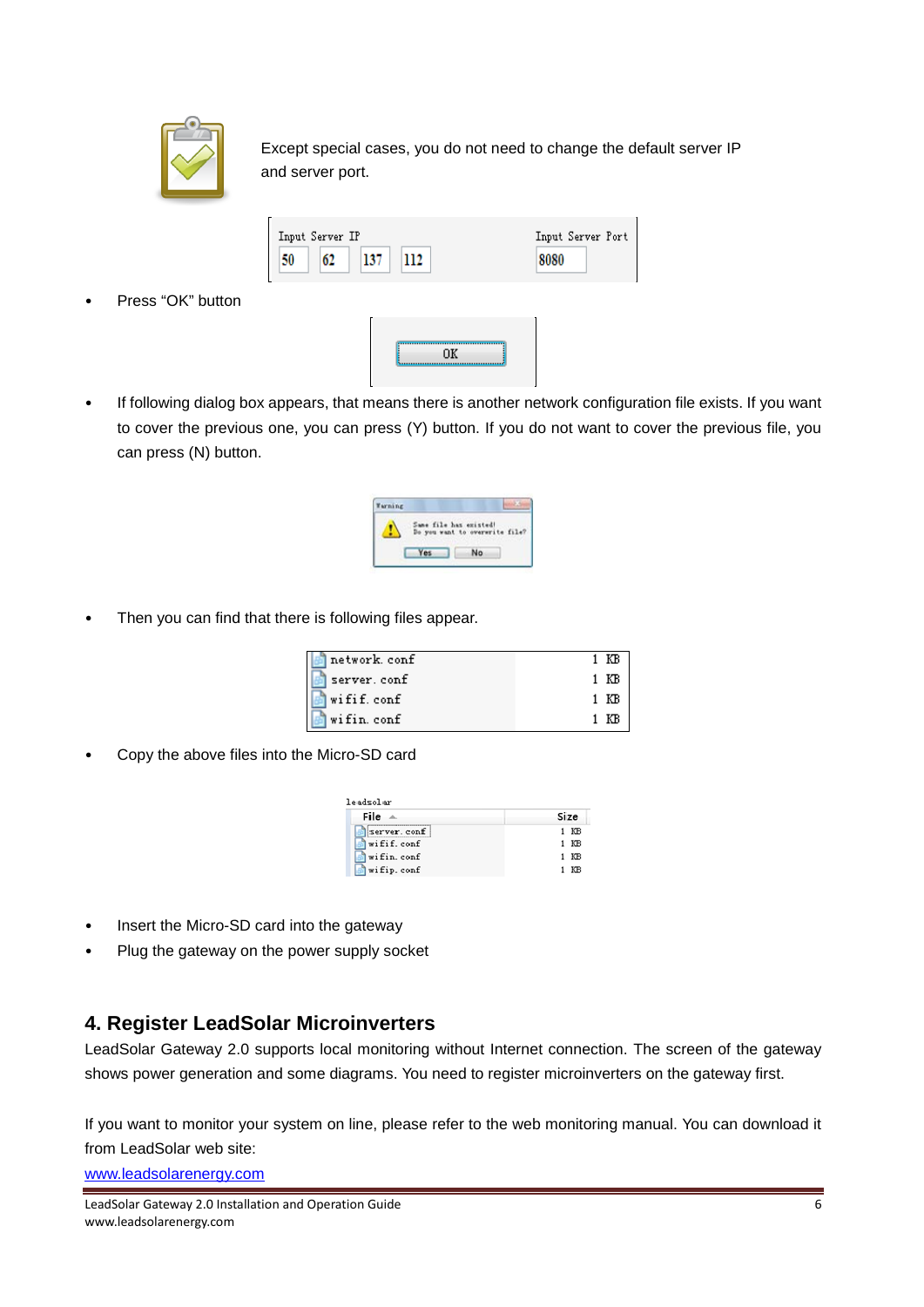## <span id="page-6-0"></span>**4.1 Prepare Configuration File**

- Download the configuration tool (input inverter SN tool.exe) from LeadSolar website: [www.leadsolarenergy.com](http://www.leadsolarenergy.com/)
- We suggest it is used with Windows 7. If you are using Windows XP, please download and install Microsoft.net framework suite.
- Active the tool on your computer



- Input ID of microinverters into the box "Input NID" by barcode scanning device or by manual
- Input SN of microinverters into the box "Input SN" by barcode scanning device or by manual



You should first input ID then input SN. You should input ID and SN of microinverter one by one. That means you cannot input ten IDs of ten microinverters and then you input ten SNs.



If you use barcode scanning device, you just scan ID then SN of the microinverter. If you input them by manual, you need to press "Enter" button for each input.

| Input inverter SN tool |              | $\Box$<br>$\equiv$   |
|------------------------|--------------|----------------------|
| Input NID              | Input SN     |                      |
|                        |              | D0016100000F         |
| Inverter Number        | LS250 1      | LS500 0<br><b>OK</b> |
| <b>NTD</b>             | SN           | model                |
| 05026EA92500           | D0016100000F | LS250                |

After you finish inputting all IDs and SNs, you can find a nid.txt file appears.



### <span id="page-6-1"></span>**4.2 Configuation of Gateway NID file**

• Copy the above nid.txt under the folder "leadsolar" of your Micro-SD card.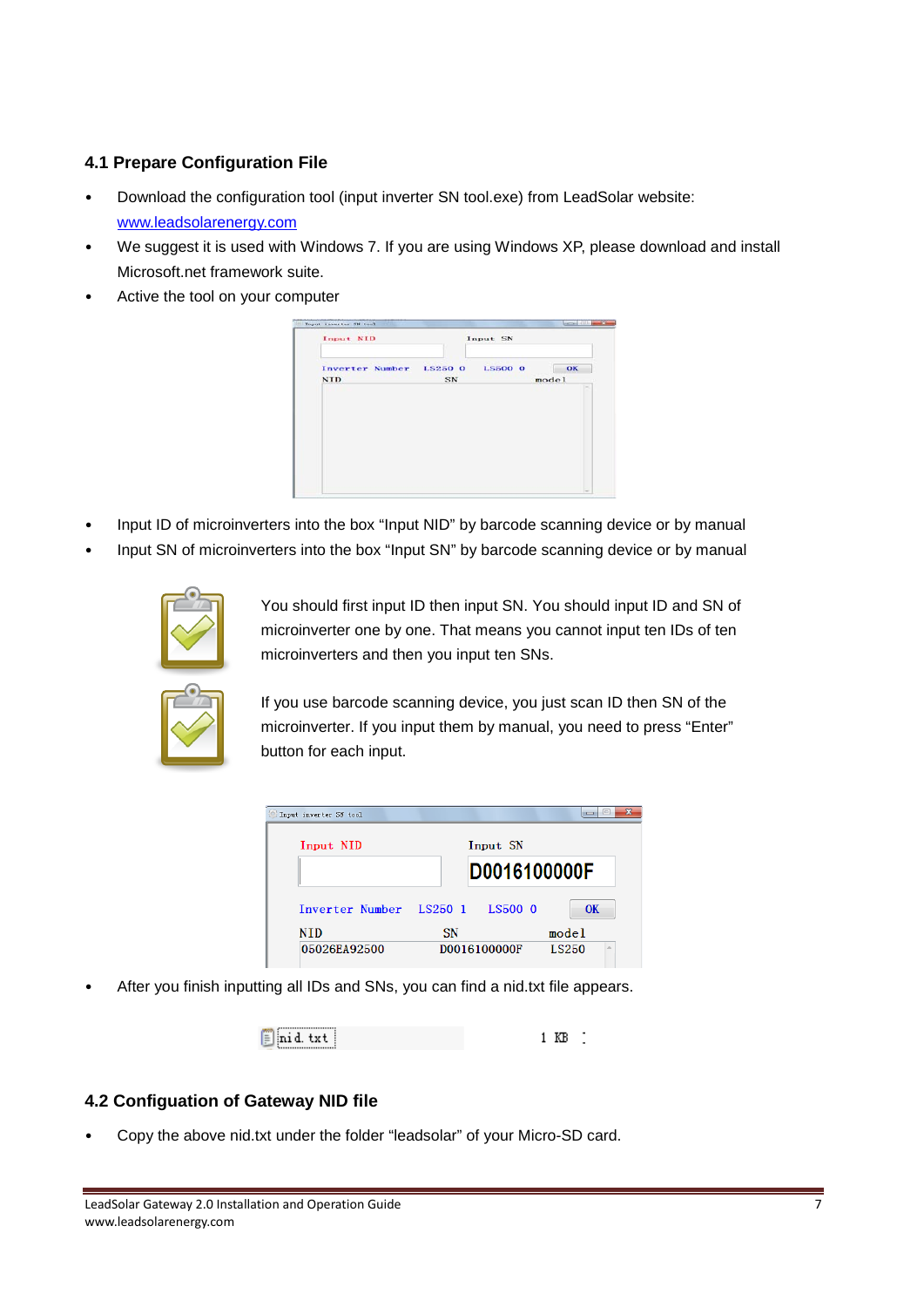| leadsolar |        |           |
|-----------|--------|-----------|
| Name -    |        | Size Type |
| s nid txt | $1$ KB | text.     |

• Insert Micro-SD card into the gateway and connect the gateway to the power supply

### <span id="page-7-0"></span>**4.3 Update NID**

• When restart the gateway, NID update box appears. If you want to update NID, please press "OK" button, otherwise, please press "Cancel" button.

| updated nid                                                  |               |
|--------------------------------------------------------------|---------------|
| 05028E3A9C00<br>05028E3A9C01<br>05028E3A9C02<br>05028E3A9C03 |               |
| <b>OK</b>                                                    | <b>Cancel</b> |

## <span id="page-7-1"></span>**5. Check System Data**

#### <span id="page-7-2"></span>**5.1 Check System Performance**

After you configuring the gateway and registering all microinverters on the gateway, you can get following information on the screen:

- Power: total current power generation of the system
- E-Today: total power generation of today
- E-Total: total power generation after system has been installed

| Power           | 3201 | w   |
|-----------------|------|-----|
| $E$ -Today 35.6 |      | kWh |
| E-Total 562     |      | kWh |

#### <span id="page-7-3"></span>**5.2 Check Historical Record of Power Generation**

If you press the touch screen, you can go to second page, which shows power generation in the past seven days. The abscissa (X axis) shows days. The ordinate (Y axis) shows power generation (KWh).

In the following figure, 10 in the Y axis means theoretically, the maximum power generation of the system is 10 KWh.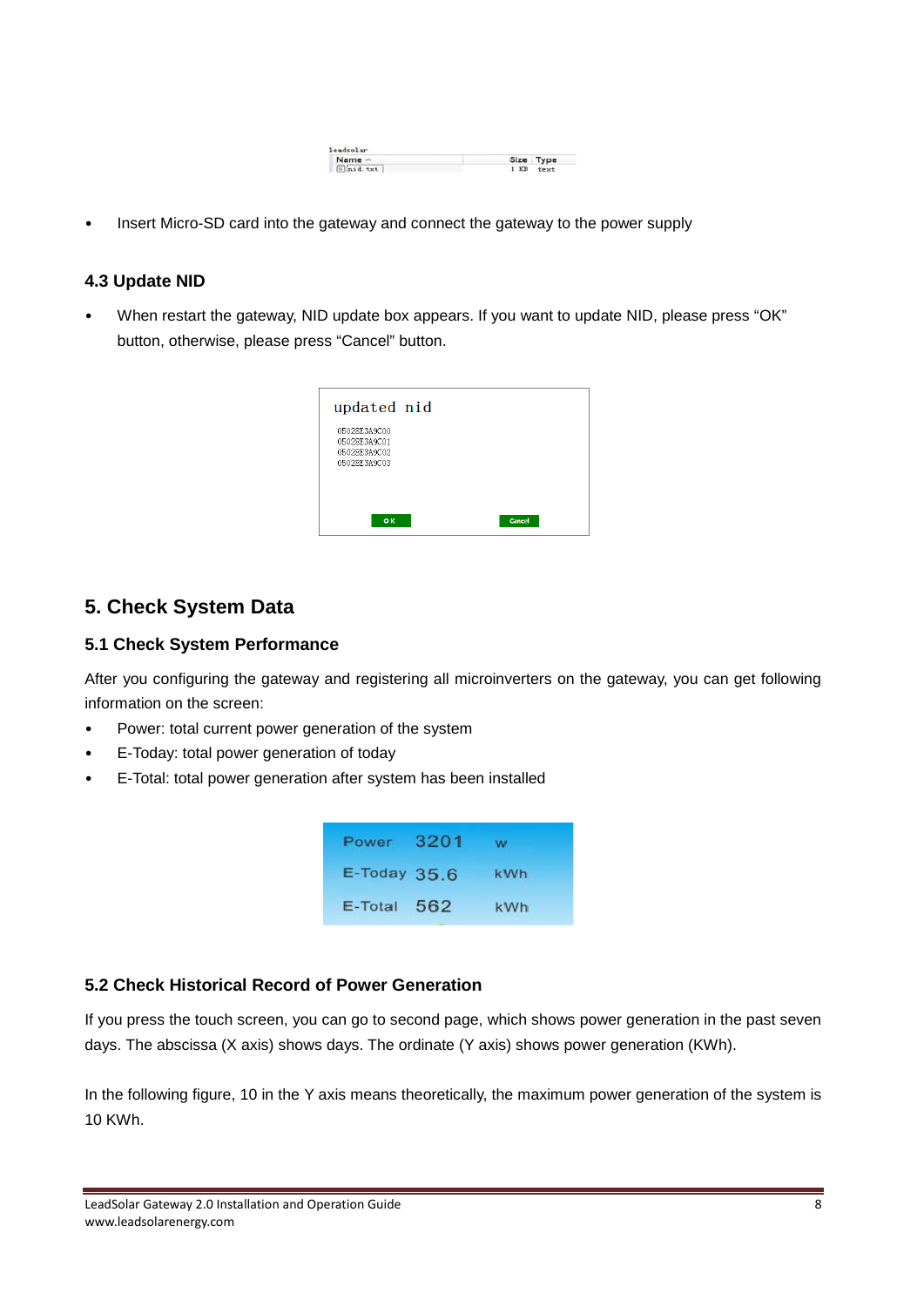

If power generation in one day is lower than 1KWh, the bar chat will look like zero.



It is better for you to keep the gateway running for 24 hours. Because the gateway cannot get data from microinverters when it is power off. And you cannot get the right power generation record.



## <span id="page-8-0"></span>**5.3 Check Statement of Microinverter**

- Power off the gateway and take out Micro-SD card
- Insert Micro-SD card into computer and open "leadsolar" file
- All the files, which have ".csv" suffix, are recorded statements of microinverters
- The statements include three types: "normal", "error", "offline"
- Normal: microinverter works normal Error: microinverter has error

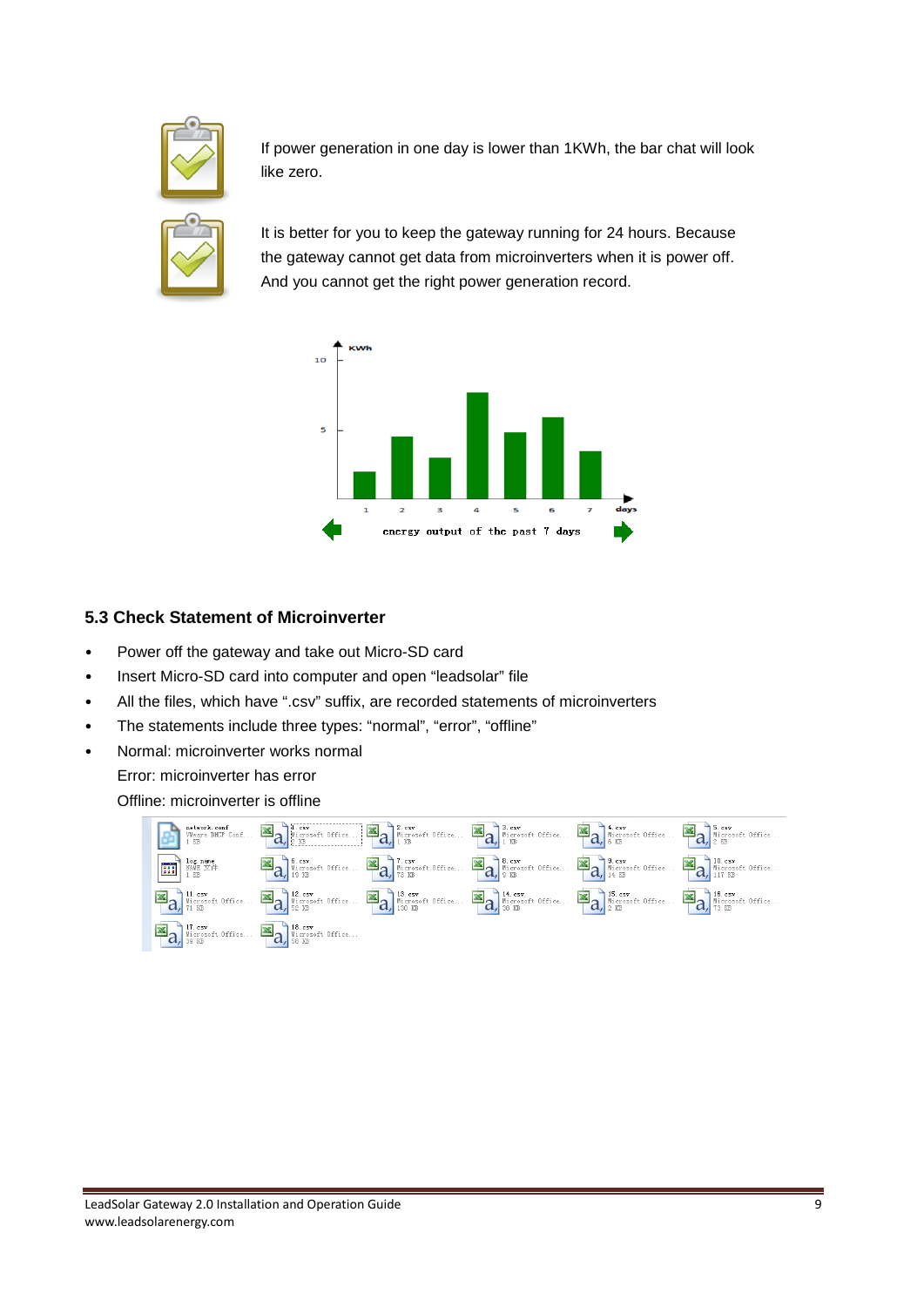|    | л            | ₽       |
|----|--------------|---------|
| 1  | NID          | States  |
| 2  | 05039C58B100 | normal  |
| З  | 05024E994800 | offline |
| 4  | 05024EDD4500 | normal  |
| 5  | 05024EA7A900 | normal  |
| 6  | 05024ED8EA00 | normal  |
| 7  | 05024EB43A00 | offline |
| 8  | 05024ECF0400 | normal  |
| 9  | 05039C880500 | error   |
| 10 | 05024E9FCC00 | normal  |
| 11 | 0501E40B5D00 | normal  |
| 12 | 05024E9FF700 | normal  |
| 13 | 05024EB20500 | normal  |
| 14 | 05024ED28100 | normal  |
|    | $- - - - -$  |         |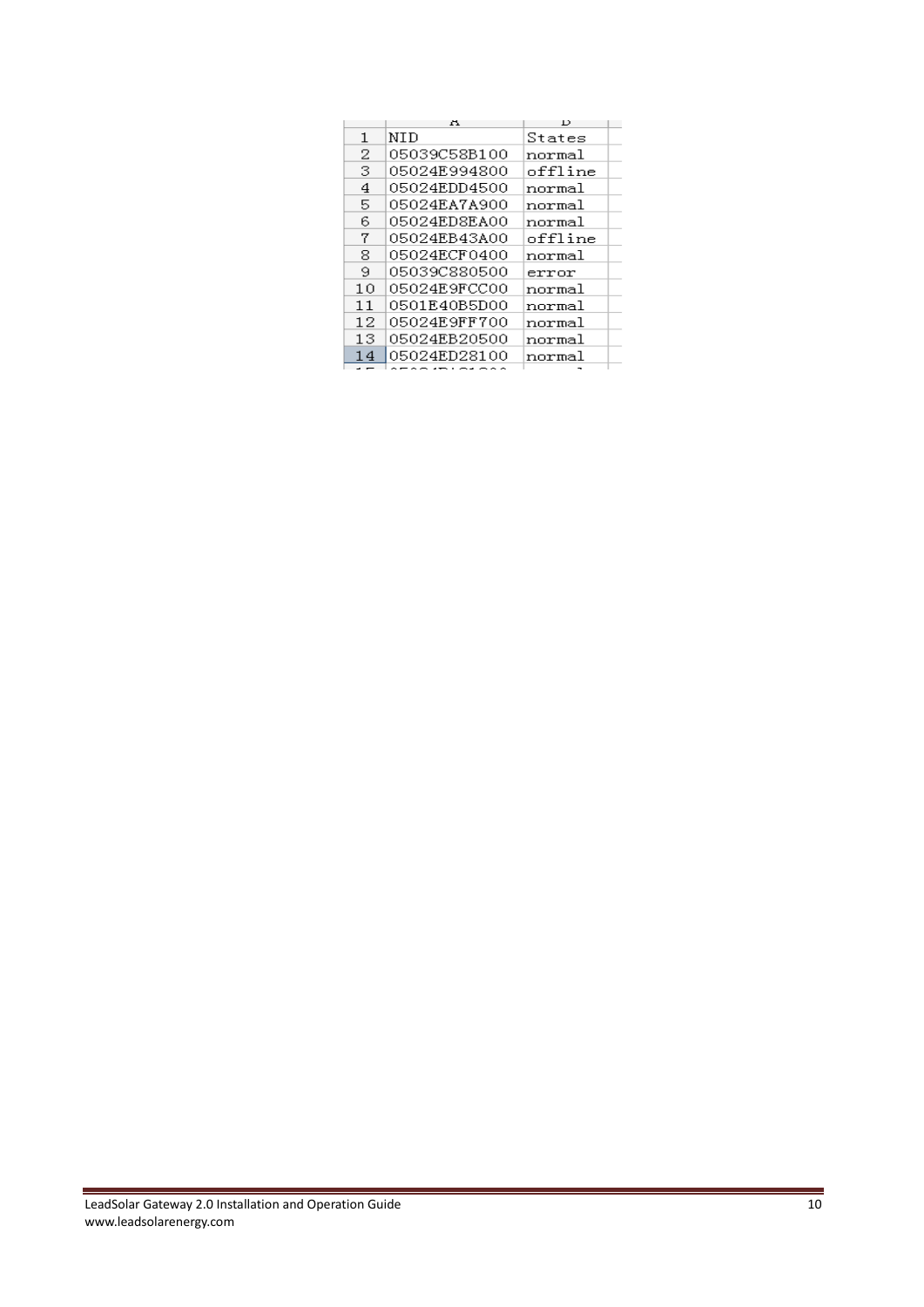## <span id="page-10-0"></span>**Appendix**

## <span id="page-10-1"></span>**1. Explanation of Professional terms**

• SSID:

Each BSS or ESS is identified by a service set identifier (SSID) - a 1 to 32 byte string. This is normally a human-readable string and thus commonly called the "network name". In an IBSS, the SSID is chosen by the client device that starts the network, and broadcasting of the SSID is performed in a pseudo-random order by all devices that are members of the network.

At user's home, SSID is the name of the wireless network. So LeadSolar gateway needs to get the right SSID and password to connect with the router via WiFi. There should be no space before or after SSID.

## <span id="page-10-2"></span>**2. Datasheet of LeadSolar Gateway 2.0**

| <b>Communication</b>                       |                                                                              |
|--------------------------------------------|------------------------------------------------------------------------------|
| Power line                                 | Power line communication                                                     |
| Ethernet                                   | 10/100 Base T, IEEE 802.11b/n/g                                              |
| Maximum number of microinverter connection | 40                                                                           |
| Antenna                                    | Omnidirectional high-gain antenna                                            |
| <b>Power Requirement</b>                   |                                                                              |
| AC outlet                                  | 85 ~ 265 VAC, 50/60Hz                                                        |
| <b>Data Record</b>                         |                                                                              |
| System log                                 | Record state of the gateway                                                  |
| Micro-SD card                              | <b>SN<sub>s</sub></b><br>Record network<br>information,<br>IDs.<br>and<br>Ωf |
|                                            | microinverters                                                               |
| <b>Mechanical Data</b>                     |                                                                              |
|                                            |                                                                              |
| Dimension (W x H x D)                      | 12.2 cm x 8.2 cm x 2.8 cm                                                    |
| Weight                                     | 380 <sub>g</sub>                                                             |
| Ambient temperature range                  | $-20^{\circ}$ ~ 85 $^{\circ}$ C                                              |
| Cooling                                    | Natural convection                                                           |
| Enclosure environmental rating             | Indoor                                                                       |
| Options                                    | VDE-4105 compatible                                                          |
| <b>Additional Functions</b>                |                                                                              |
| Monitoring                                 | Local monitoring without the Internet                                        |
| Other functions                            | Register microinverters with SD card; operating on touch                     |

## <span id="page-10-3"></span>**3. FAQ**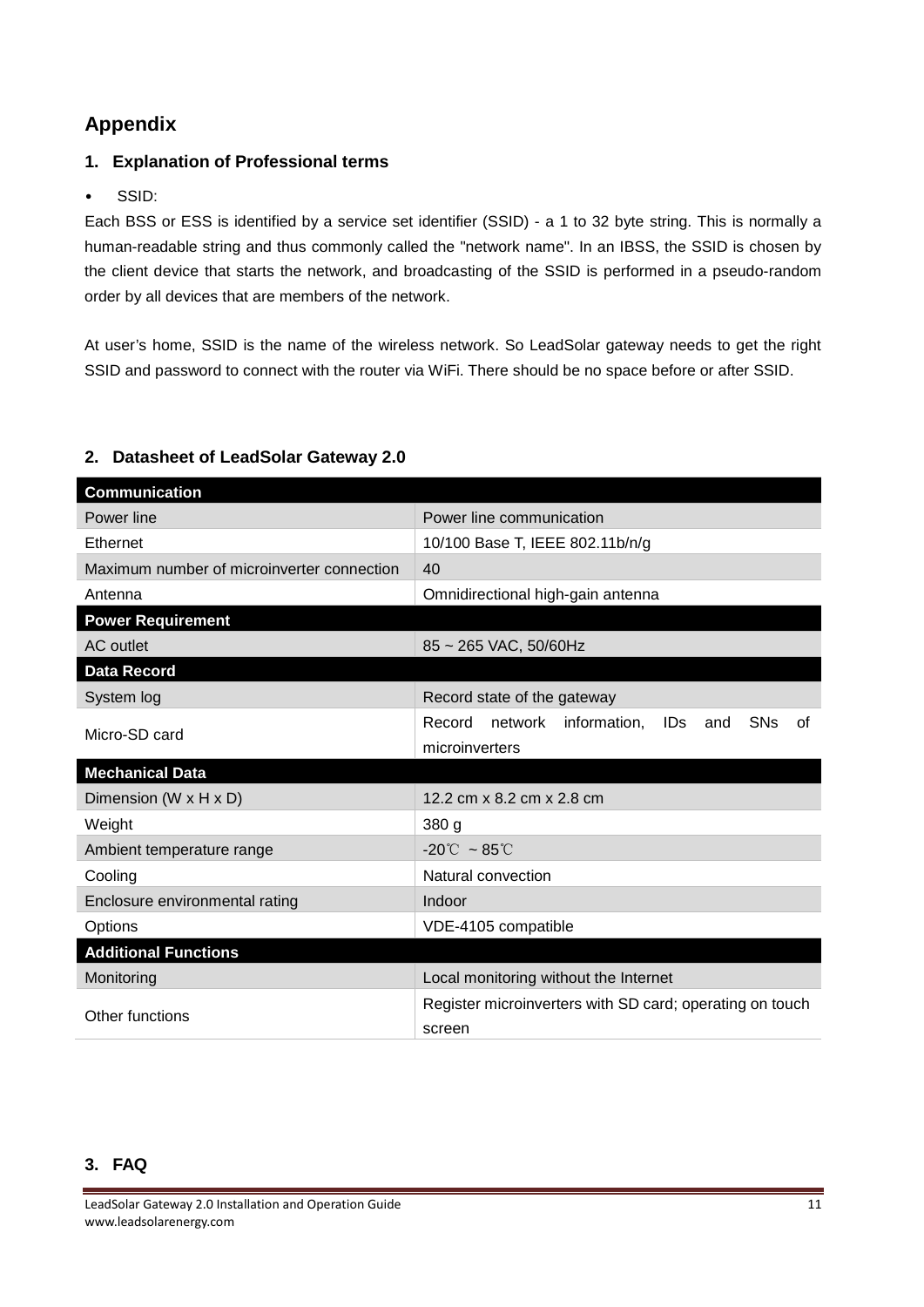1. Q: Shall I connect LeadSolar gateway to my router for monitoring?

A: If you want to get detailed information, or monitoring your system on your PC, pad or mobile, you can connect the gateway to your router and create an account on the website [www.leadsolarenergy.net.](http://www.leadsolarenergy.net/) If you do not have the Internet at home, you just need to register your microinverters on the gateway and get information from the screen of the gateway.

- 2. Q: How many microinverters can be connected with the gateway? A: It supports connect with 40 LeadSolar microinverters (LS250 or LS600).
- 3. Q: Can I use LeadSolar gateway to monitor inverters of other brand? A: No.
- 4. Q: How long can the gateway record the data from microinverters? A: 7 days.
- 5. Q: How can I get the data 7 days ago? A: You need to create an account on the website [www.leadsolarenergy.net](http://www.leadsolarenergy.net/) and register your gateway and all microinverters. Then you can get more information of your system.

#### 6. Q: Can I turn off the gateway?

A: Yes. But it cannot receive data from microinverters when it is power off.

7. Q: Why the gateway cannot talk to the microinverter after I configuring the network and registering all microinverters?

A: Please check IDs and SNs of microinverters and reboot the gateway and wait for 15-20 min. The gateway needs to talk to each microinverter. So the gateway needs more time to communicate with all microinverters if the system size is big.

8. Q: Shall I plug the gateway anywhere at home?

A: We suggest you to plug the gateway close to your distribution panel (junction box). Because there is noise, which effects communication between the gateway and microinverters, on power lines. Besides, if you want to the gateway forward data to the Internet, you need to plug the gateway where it can communicate with your router via WiFi.

9. Q: Can I use my PC, pad or mobile to connect with the gateway? A: No.